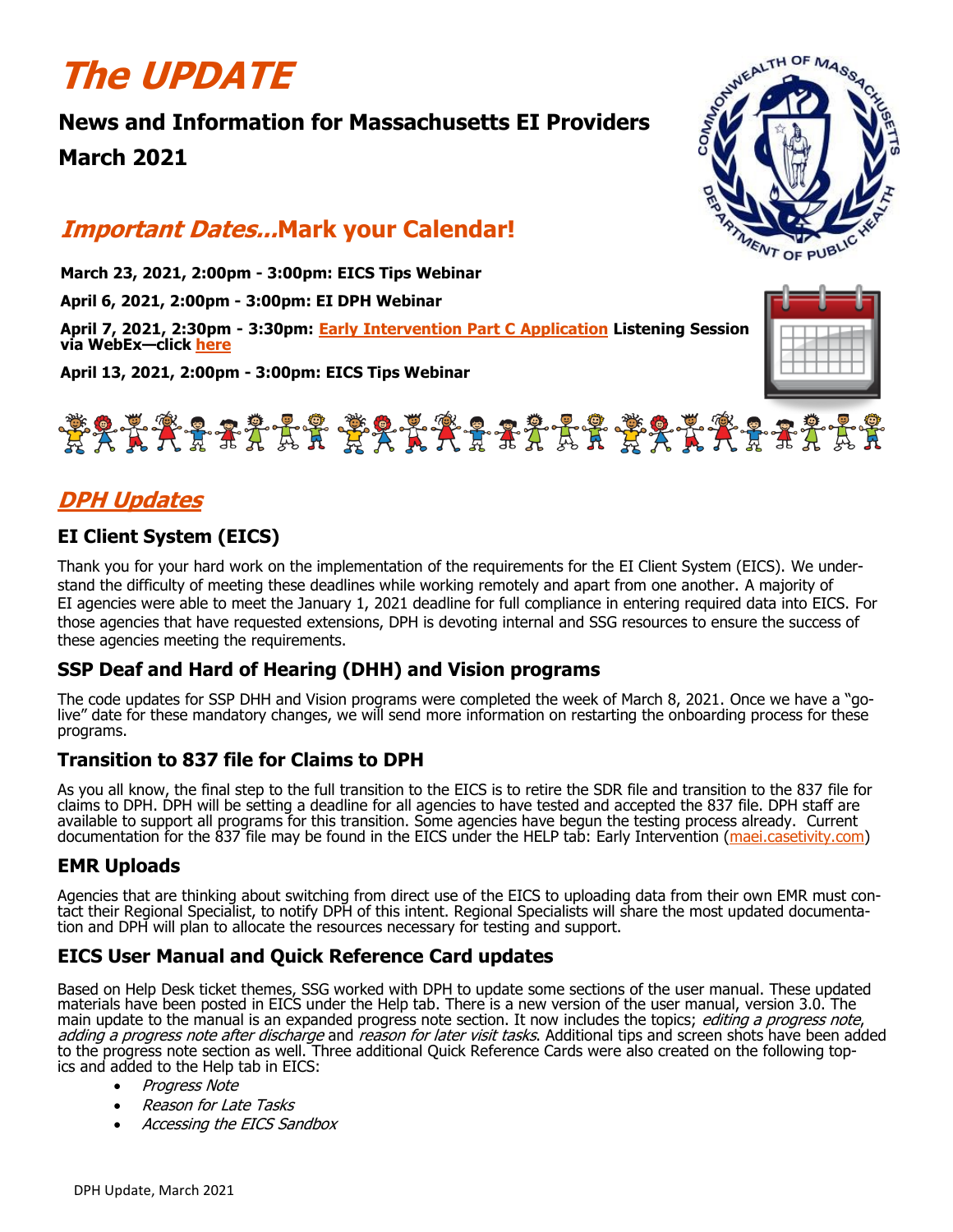# **Stakeholder Meetings/Enhancement Requests**

DPH continues to meet with stakeholders identified by the MEIC Board to represent the EI agencies in determining additional EICS enhancements.

**Please note**: if you have a suggestion or request for a change to the system, please email it to the Help Desk: [maei](mailto:maei-support@ssg-llc.com)[support@ssg](mailto:maei-support@ssg-llc.com)-llc.com. DPH is monitoring these enhancement requests.

#### **NCSEAM Family Survey - March 2021 Distribution is ONLINE!**

**REMINDER: March is NCSEAM Family Survey Distribution month!**

#### **Please share the link to the NCSEAM Family Survey and an individual log in code with eligible families!**

It's March, and we hope that you are sending out this link: [maeifamilysurvey.com](https://maeifamilysurvey.com) to eligible families. Remember to send each family an individual log in code along with the link.

At the March 2 webinar, there were several mentions in the chat that programs would find it helpful to have the flyer that accompanies the paper survey. These flyers may be sent to families with the link and their individual login code.

The flyers in English, Spanish, Portuguese, Vietnamese and Haitian Creole are attached.



**Family flyer** 

**English.docx** 



**Spanish.docx** 

**Family flyer** 



**Family flyer** Portuguese.docx Vietnamese.docx Haitian Creole).d...

The flyers explain what Family Outcomes are and remind families that these Outcomes are collected from their completed Surveys.

Please let us know how survey distribution is going and if you or the families in your programs are experiencing any difficulties. Your input will help to identify problems and glitches that can be fixed before the next Survey dissemination.



# **Professional Development for EI Providers**

## **Reflective Supervision Institute for Supervisors & Team Leaders**

April 15, May 15, June 17

#### [View/print flyer](https://files.constantcontact.com/dafff9ae001/6178e9fb-1f5c-4067-85ae-4d7d7aa74594.pdf)

9:00am - 2:00pm - Virtual

Registration: [https://www.cvent.com/c/calendar/989eaea2](https://www.cvent.com/c/calendar/989eaea2-9183-43ca-9654-50e460d66645)-9183-43ca-9654-50e460d66645

The Reflective Supervision Training (RS) is a 3-day training for supervisors in Early Intervention. The RS Training is an introduction to developing a reflective supervisory practice. This training will focus on:

- The use of reflection and the parallel process to promote the EI Specialist's relationship with parents and caregivers in support of the parent/caregiver's relationship with the child.
- Reflective thinking will also be used to enhance the EI Specialist's use of the PIWI philosophy during home visits.
- Participants will learn the elements of RS and have opportunities to practice applying the elements of RS to their ongoing supervisory practice, both through in field observations and during follow up supervisory sessions.
- Participants will explore possible barriers to providing RS and generate plans to overcome those barriers.
- Opportunities to integrate the content and experiences with using RS practices will be offered through small and large group discussions.

Requirements to attend the RS training include: a commitment to attend all 3 trainings, use of RS with an EI Specialist during supervision once/week over the 3-month period, observe two EI Specialists during a home visit and document each of the triadic strategies used, and to share examples from supervision during the training. All RS trainings will be virtual and will utilize a variety of modalities to support the learner, including lecture, videos, discussion, and reflective activities.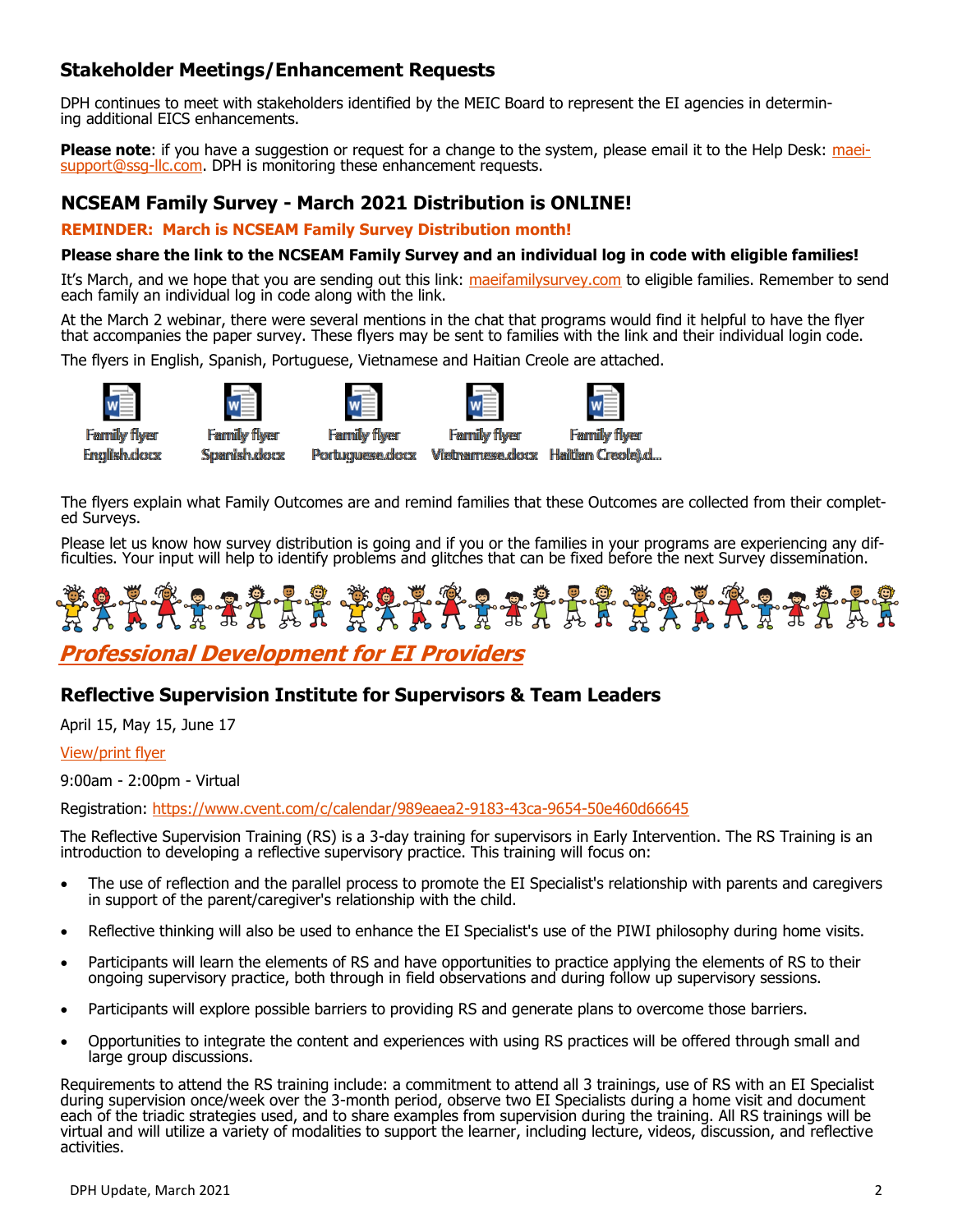**EICS Tips:** Live Virtual Training: Topics are determined by trends in Help Desk questions.

**Grab and Go:** Self-paced learning packet. Introduction to the EICS for Clinical staff.

**Regional Specialists:** Contact for any EICS support needs.





New podcasts will be featured in this section as they become available.

They are always available at [https://eionthefly.podbean.com/.](https://eionthefly.podbean.com/)

This podcast is a collaborative effort of the Massachusetts Department of Public Health and the Virginia Department of Behavioral Health and Developmental Services (through a contract with the Partnership for People with Disabilities/VCU).

#### **Series 1**

| <b>Episode 1: What is Functional Assessment and Why Does it Matter?</b>                                  |                                    |
|----------------------------------------------------------------------------------------------------------|------------------------------------|
| Episode 2: Intentional Observation                                                                       |                                    |
| <b>Episode 3: Asking Meaningful Questions (Emily's personal favorite!)</b>                               |                                    |
| <u> Episode 4: Active Listening</u>                                                                      |                                    |
| <u> Episode 5: Implicit Bias</u>                                                                         | <b>Downloaded</b><br>10,000 times! |
| <b>Episode 6: Functional Assessment and the Initial IFSP</b>                                             | In all 50 US                       |
| <u> Episode 7: Ongoing Functional Assessment</u>                                                         | <b>States and 18</b>               |
| <b>Episode 8: What Functional Assessment Means to Supervisors, Practitioners, and</b><br><b>Families</b> | <b>Countries!</b>                  |
| <b>Series 2</b>                                                                                          |                                    |
| <b>Episode 1-Understanding the Team's Shared Purpose</b>                                                 |                                    |
| <b>Episode 2—Sharing Common Tasks &amp; Understanding Unique Roles among Team Members</b>                |                                    |
| <b>Episode 3-Valuing and Respecting Team Members</b>                                                     |                                    |
| <b>Episode 4—Communicating Openly and Honestly</b>                                                       |                                    |
| Episode 5-Helping One Another Learn and Grow                                                             |                                    |



# **Resources & Events**

## **Pyramid Model Annual Summit**

#### [View/Print Flyer](https://files.constantcontact.com/dafff9ae001/a1af576d-0183-45d4-b3b4-1739d23fab74.pdf)

The Pyramid Model Annual Summit will be held virtually this year, following a different format.

This year the Summit will be a series of 3 two-hour sessions, held in April, May and June.

Join Dr. Rosemarie Allen to explore issues around equity and trauma.

Dr. Allen is a respected international expert, presenting on Implicit Bias, Racial Equity, Inclusive Practices,

Culturally Responsive Practices, Cultural Competence, Micro Aggressions, Disproportionality, Privilege, Power and Intersectionality.

Please see the attached flyer for registration information!

Registration for event: [https://www.eventbrite.com/e/ma](https://www.eventbrite.com/e/ma-equity-and-the-pyramid-model-tickets-142004235491)-equity-and-the-pyramid-model-tickets-142004235491